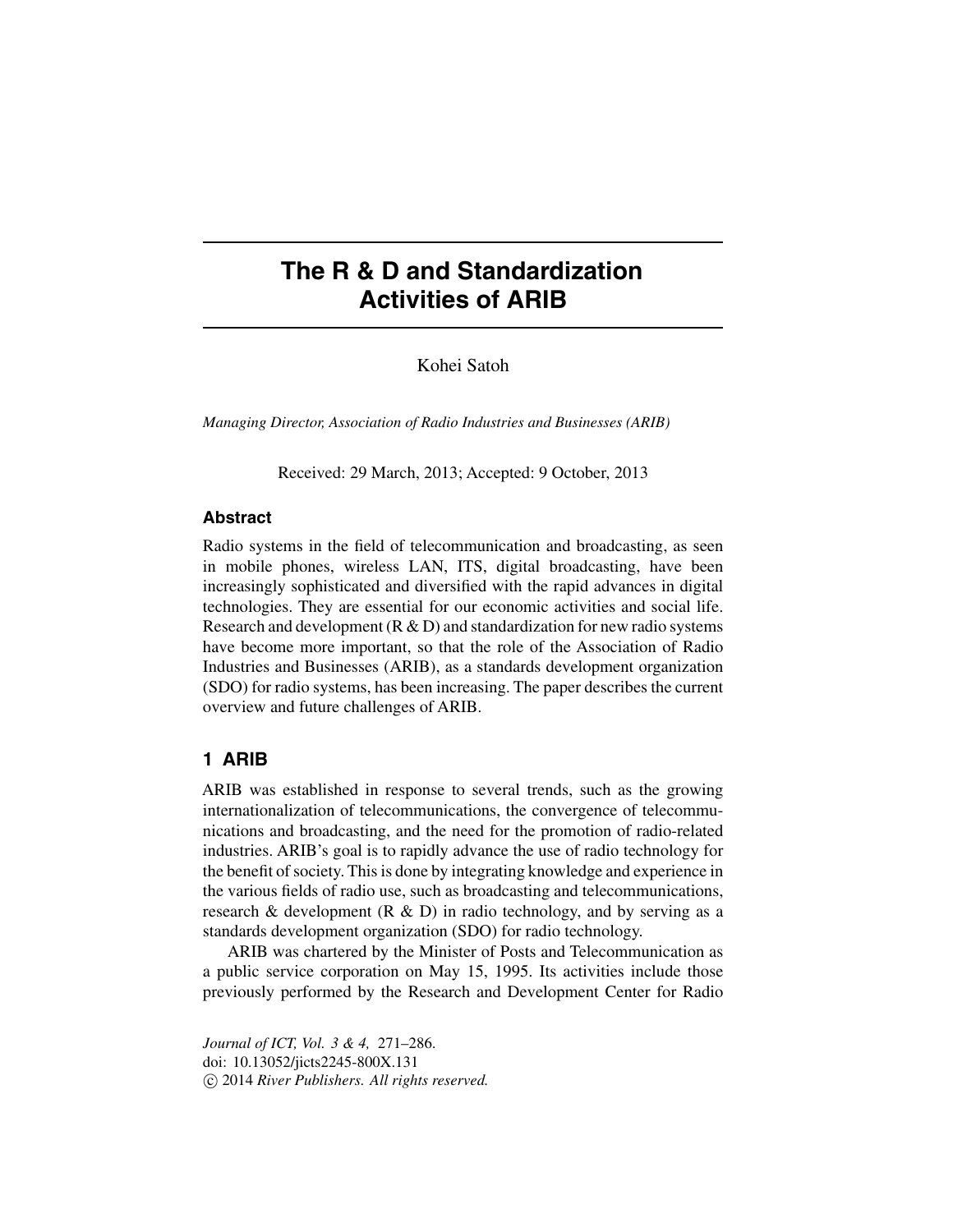System (RCR) and the Broadcasting Technology Association (BTA). ARIB renewed its organization based on the General Incorporated Association and General Incorporated Foundations Act in April 2011.

The main activities of ARIB are as follows:

- (1) Study and R & D on the utilization of radio waves in the field of telecommunications and broadcasting,
- (2) Consultation, enlightenment for dissemination, and collection and provision of material or information on the utilization of radio waves in the field of telecommunications and broadcasting,
- (3) Development of standards relating to radio systems in the field of telecommunications and broadcasting, and
- (4) Liaison, coordination and cooperation with foreign organizations relating to regarding the utilization of radio waves in the field of telecommunications and broadcasting.

Figure 1 shows the organization of ARIB.



**Figure 1** Organization of ARIB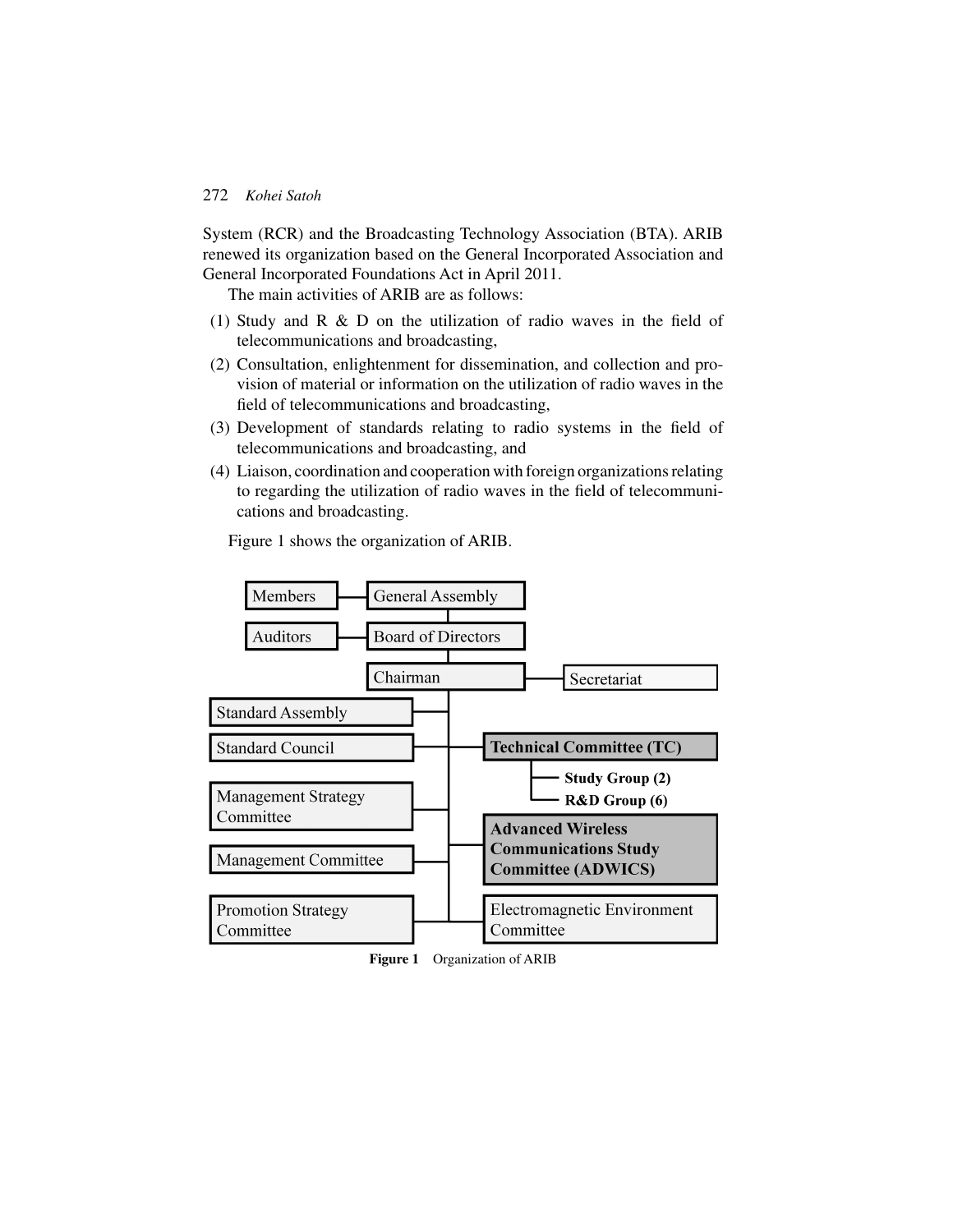## **2 Development of the ARIB STD and TR**

ARIB, as an SDO, conducts study and R  $\&$  D relating to the utilization of radio waves from the viewpoint of promoting practical application and dissemination of radio systems. Specifically, draft standards (STDs) and technical reports (TRs) are developed in two phases, i.e. "study" on the trends of demands and technologies, and "R & D" to specify new radio systems. The Technical Committee (TC) and the Advanced Wireless Communications Study Committee (ADWICS) play a fundamental role in this work. Two "study groups" and six "R & D groups" under the TC and five "subcommittees" under the ADWICS are organized in ARIB.

The outcomes from  $R \& D$  groups and subcommittees are reported as draft to the TC and the ADWICS, respectively, and then various ARIB STDs and TRs are set in the Standard Assembly. Figure 2 shows the procedure for the development of ARIB STDs and TRs.

As of July 3, 2013, ARIB holds 152 STDs and 64 TRs as shown in Table 1. Among them, the major STDs include digital television broadcasting, digital sound broadcasting, terrestrial multimedia broadcasting, mobile communication systems, and Integrated Transport System (ITS).

The ARIB STDs and TRs can be downloaded free from the following URL:

http://www.arib.or.jp/english/html/overview/index.html.

# **3 Overview of the Technical Committee – Study Groups**

## **3.1 Telecommunication Field**

Currently, there is no active study group under the technical committee in the telecommunication field. Please see Chapter 6 for studies on advanced radio technologies including IMT.

|                     | <b>Table 1</b> Number of STD and TR (As of 3 July 2013) |    |
|---------------------|---------------------------------------------------------|----|
| Field               | <b>STD</b>                                              |    |
| Telecommunications  |                                                         | 23 |
| <b>Broadcasting</b> | 60                                                      | 40 |
| General             |                                                         |    |
| Total               | 152                                                     | 64 |

**Table 1** Number of STD and TR (As of 3July 2013)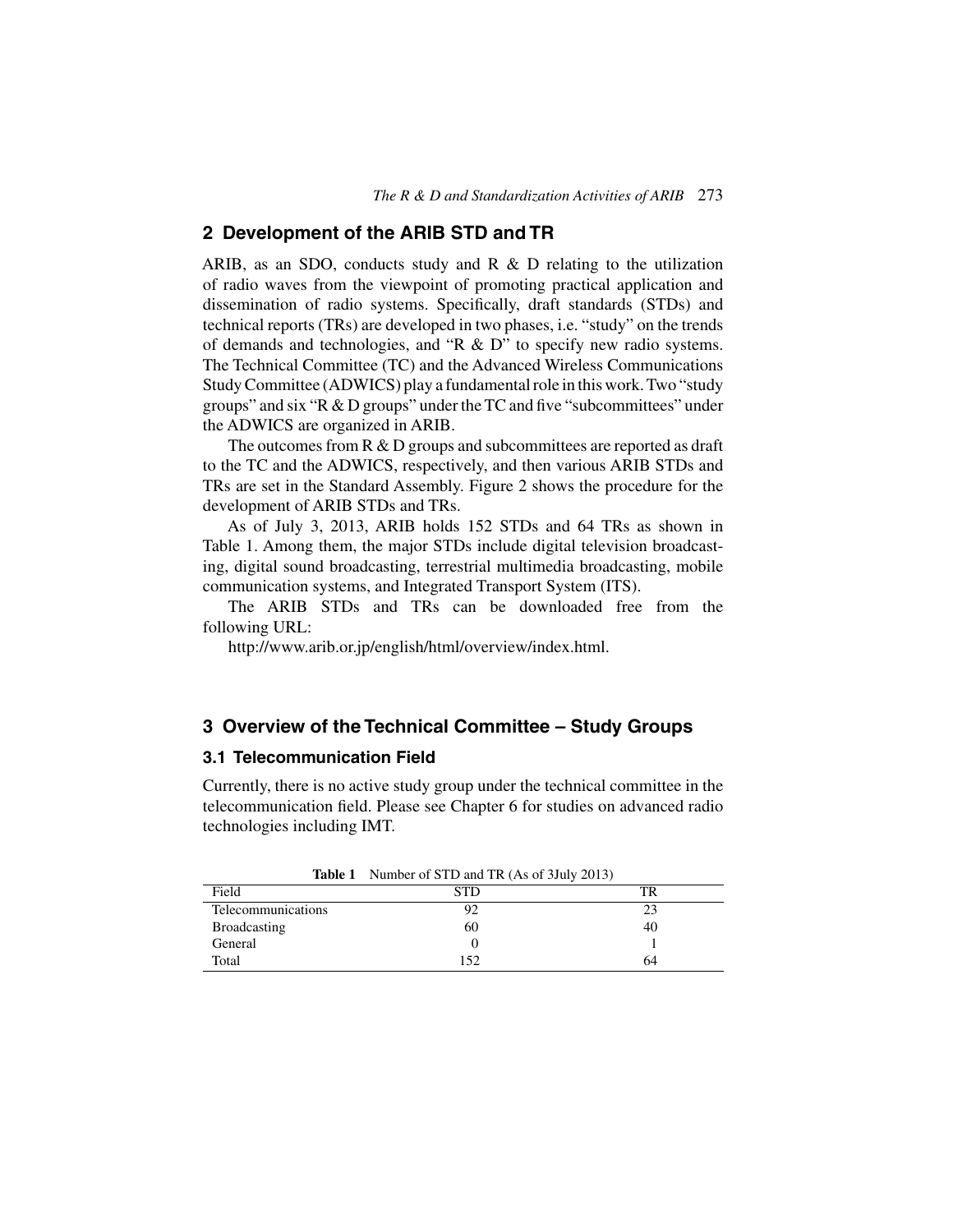

**Figure 2** Procedure for development of ARIB's STDs and TRs.

# **3.2 Broadcasting Field**

## **3.2.1 Study group on the quality evaluation method for broadcasting**

The purpose of this group is to study the evaluation method for the quality of video and sound in program content. The major activities are as follows:

- The study of the evaluation method for the quality of video and sound of program content in each production, transmission, and reception field, and
- The support of standardization for the quality evaluation method.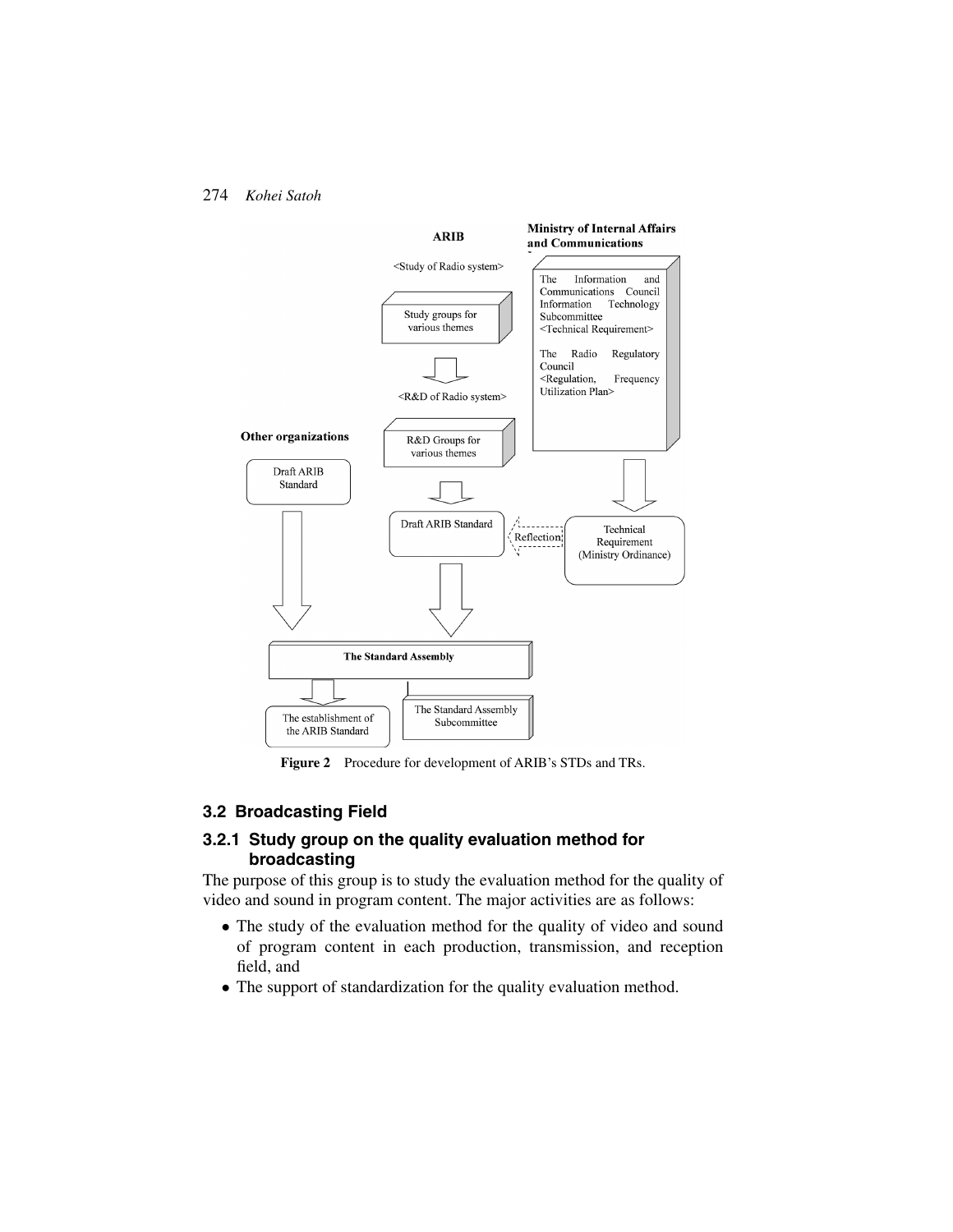This group is working on the study of the quality evaluation method, the establishment of the guideline, and the production of the test sequence for a new broadcasting system and the related equipment.

It is progressing toward establishing a guideline for maintaining video quality during the real time transmission system of programs and news material over IP networks, as well as monitoring the quality of file-based program material and completed programs. The study extends a quality evaluation of the sound source in digital audio systems.

The group has improved the quality evaluation method for flat panel displays with regard to viewing conditions, such as monitoring characteristics and viewing distance. The results have been given to the International Telecommunications Union-Radio communications Sector (ITU-R).

The production of a new test chart for still images, which corresponds to high resolution (4k and 8k) as well as the wide color range, is also in progress.

# **3.2.2 Study group on new technology for a next generation broadcasting system**

The purpose of this group is to study new broadcasting technology. The major activities include:

- The study of technology for a future 3D television,
- The study of a new service for hybrid broadcast broad band digital television (DTV), and
- The study of a transmission technology for next-generation digital broadcasting.

This group is surveying the trend for future glassless 3D technology, which is expected to be totally different from the present stereoscopic 3D system.

With respect to the new service, the group is studying the capability of Internet-connected TV in order to design a new service. It is also considering the key issues to realize this. Taking into account that the penetration of mobile phones and smart phones with a digital TV function would expand the environment with which to enjoy TV services, viewer expectations regarding such new services would need to be investigated.

For transmission technology, the group is considering a terrestrial broadcasting service with more than 100 M bit/sec transmission rate in the ultra-high frequency (UHF) TV band, along with the utilization of a sub-millimeter and millimeter over the 100 GHz band. The next step would be to design the system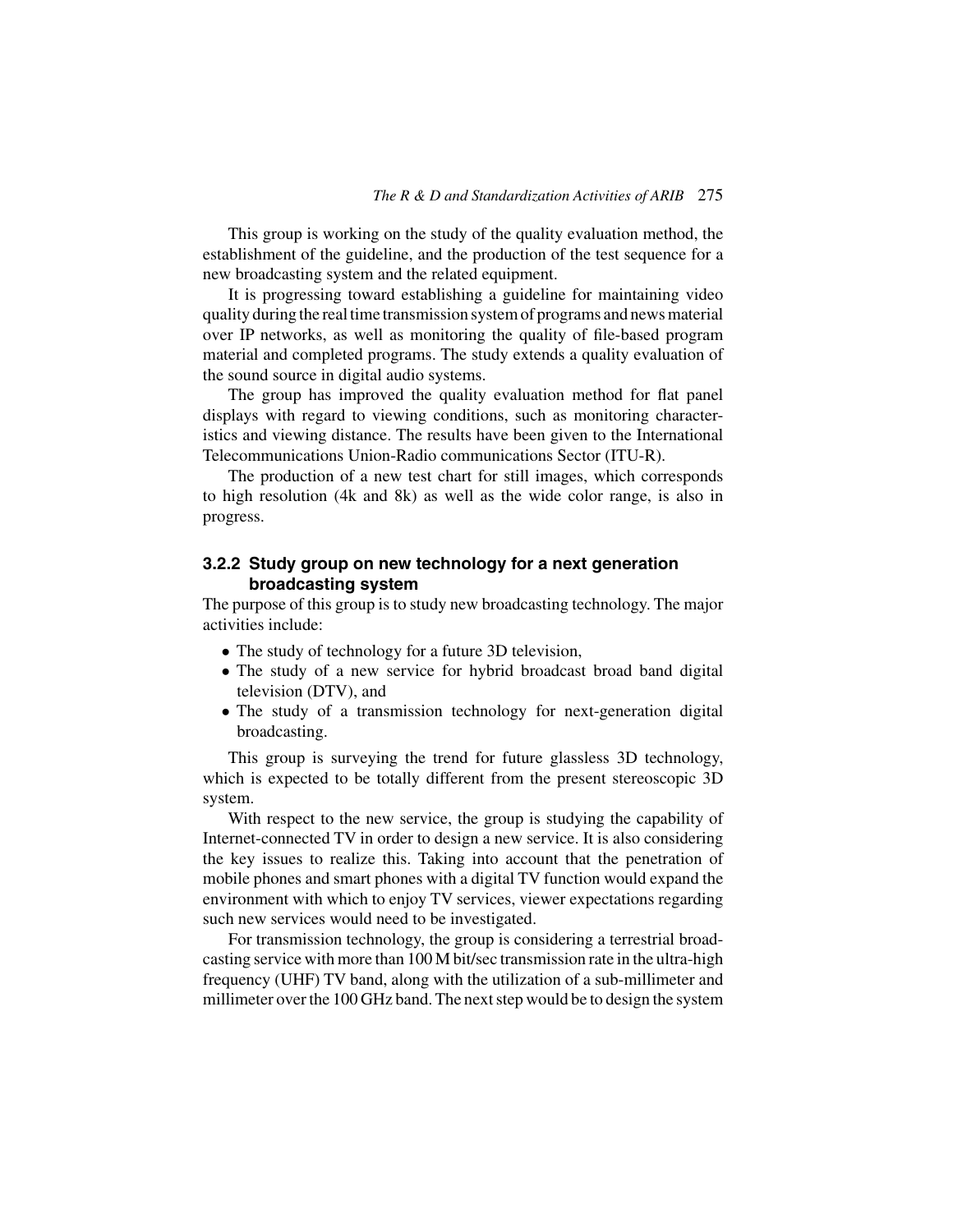image for digital broadcasting in the next generation, followed by identifying the issues to be studied.

## **4 Overview of the Technical Committee – R & D Groups**

#### **4.1 Telecommunication Field**

## **4.1.1 R & D group on broadband wireless communication systems for public use**

The 32.5MHz bandwidth  $(170 - 202.5)$ MHz) within the newly available spectrum by the digitization of terrestrial TV broadcasting has been allocated for the broadband wireless communication systems for public safety.

Since this system consists of a portable base station (BS) and multiple mobile station (MS)s, it can be operated when and where it is needed. It is capable of providing several Mbps transmission data rate within the coverage area of several km from the BS.

One representative use case is high quality video image transmission from disaster areas to the local emergency headquarters. Standardization activity on technical specifications of the system for public use has been carried out in R & D group on broadband wireless communication systems and then ARIB STDT-103 has been developed.

#### **4.1.2 R & D group on wireless lan systems**

In response to rapid expansion of the use of wireless LAN systems, beginning with the off-load measures for smart phone traffic,  $R & D$  group on wireless LAN systems was established in April 2013 with a view to improve the reliability and advance the wireless LAN systems. The group will research and standardize wireless LAN systems with the cooperation and coordination with related standardization bodies.

### **4.2 Broadcasting Field**

#### **4.2.1 R & D group on digital broadcasting systems**

The purpose of this group is to research and standardize the technical specifications, from transmission equipment to receivers in the digital broadcasting system. The major activities are as follows:

• R & D and standardization for the specifications with respect to multiplexing, the coding technique for video, sound, and data, data broadcasting,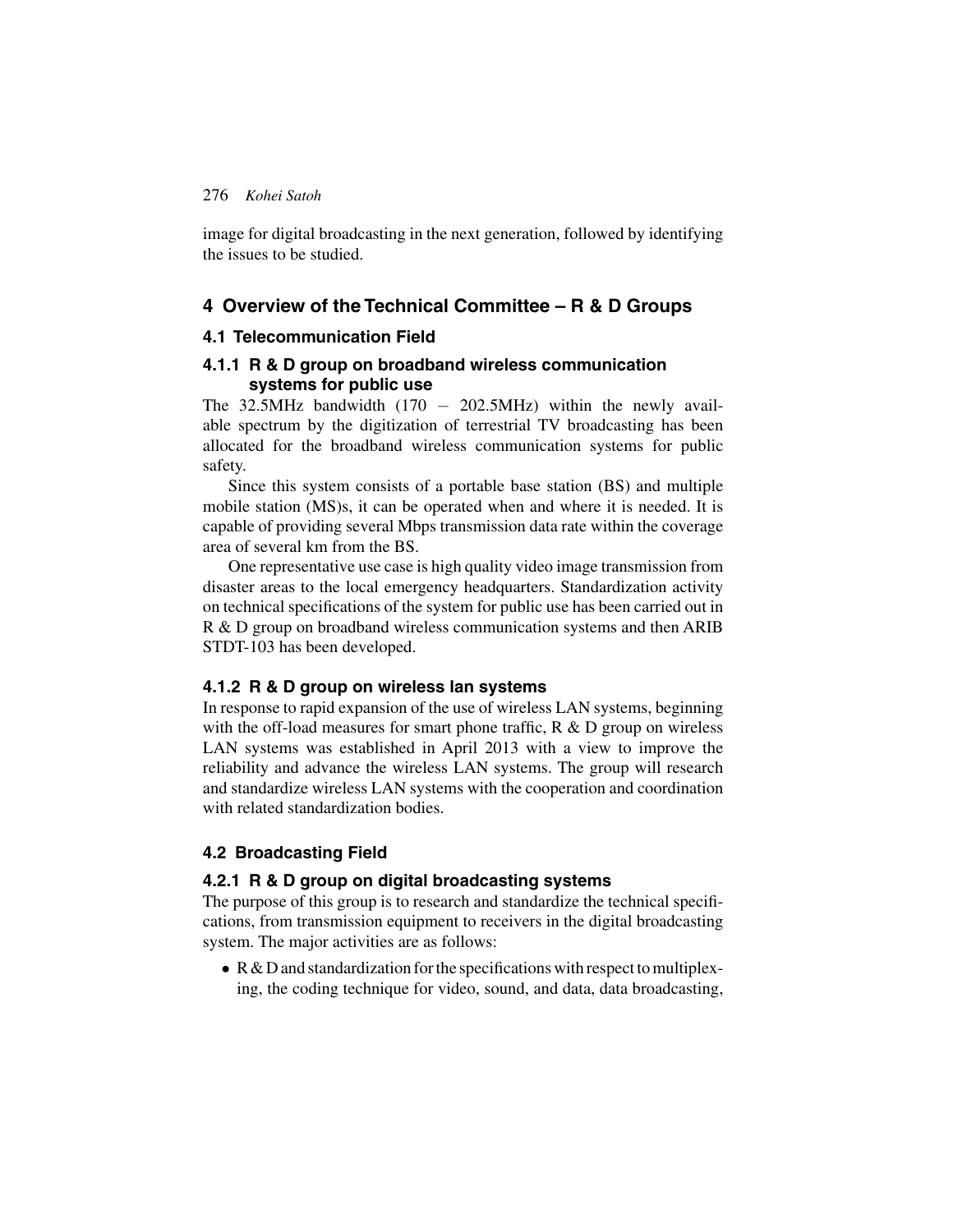copyright protection, and the management of access control, which are common to all systems.

- The R & D and standardization of the digital TV receiver for satellite and terrestrial, the digital sound broadcasting receiver for satellite and terrestrial, and the terrestrial mobile multimedia broadcasting receiver.
- The R & D and standardization of the transmission system for digital TV broadcasting for satellite and terrestrial, the digital sound broadcasting for satellite and terrestrial, and the terrestrial mobile multimedia broadcasting.

This group is a home for the standard of the digital television broadcasting (ISDB) family. ISDB-T for terrestrial TV and ISDB-Tmm for mobile multimedia broadcasting are among them.

STD and TR for the "area-limited ISDB-T" broadcasting system to be operated in the white spaces in the UHFTV band have been developed as ARIB STD-B55 and ARIB TR-B35.

An examination has been conducted to ease the sound level difference between stereo programs and down-converted 5.1-channel surround programs and then ARIB STD B-21 and the relevant ARIB TRs have been amended.

The group also devotes itself to devising specifications for 3D television systems. Some or all of the following points are considered when making various 3D television systems:

- Can 2D receivers display 3D programs?
- Is new video coding technology necessary?
- Can 3D program production be subject to 2D display, and
- Is the additional transmission band necessary?

Considering the necessary transmission bit rate and resolution for each system, as well as the available bit rate in conventional broadcasting systems, the most appropriate system will be selected. In addition to those mentioned earlier, the group makes efforts toward investigating technological trends in domestic and foreign organizations with respect to 3D television systems.

## **4.2.2 R & D group on program production systems**

The purpose of this group is to research and standardize program production systems, editing systems, and transport system in and between broadcasting stations. The major activities are as follows:

• R & D and standardization for the transport system regarding the various auxiliary data,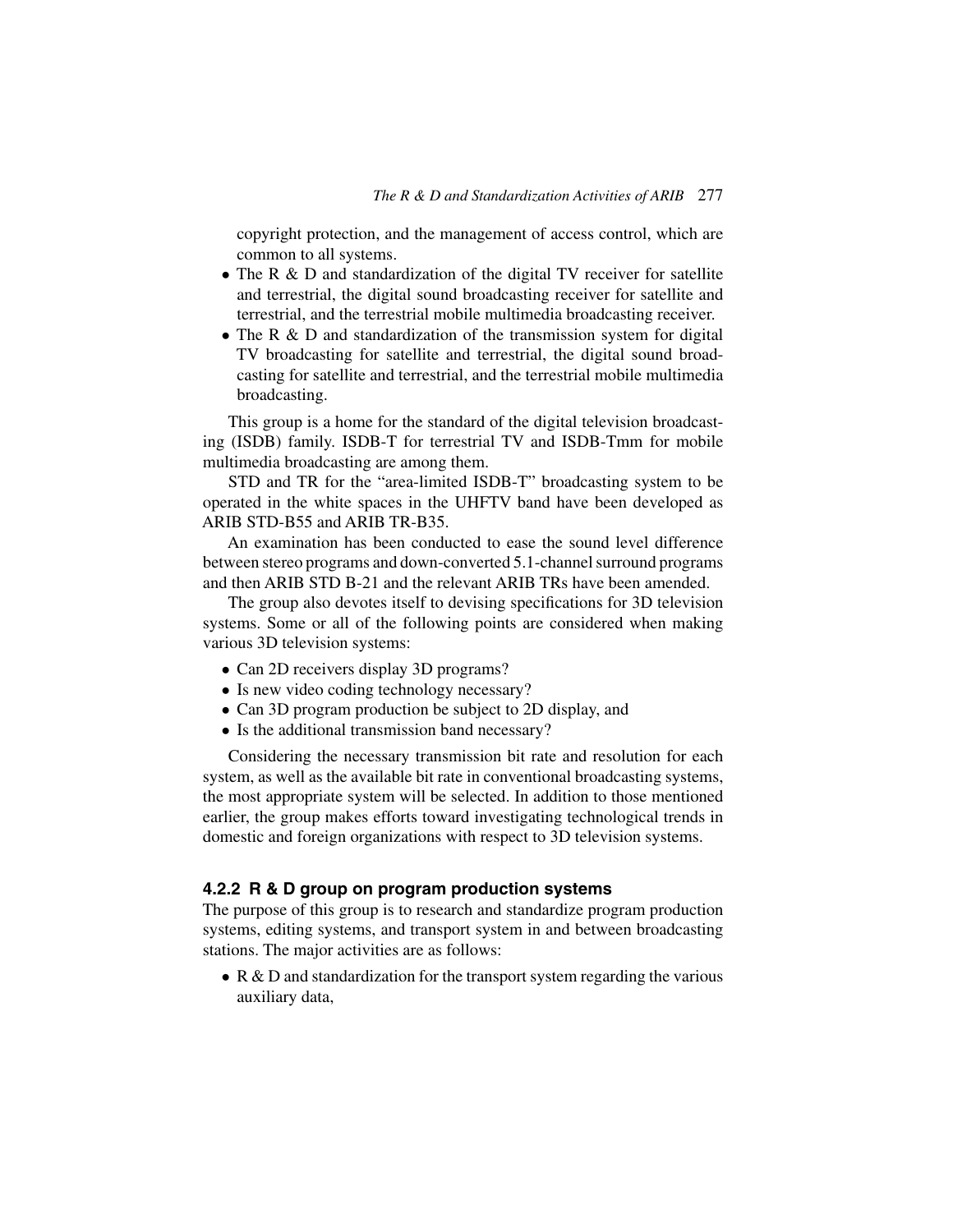- R & D and standardization for the interconnection specification between program production equipment,
- R & D and standardization for the measuring method for program production equipment,
- R & D and standardization for the data broadcasting program production system,
- R & D and standardization for the closed-caption program production system, and
- R & D and standardization for the operational technique of program production equipment.

New items being discussed include online exchange for the packaged program and the security of program files.

## **4.2.3 R & D group on the transmission of television program contribution**

The purpose of this group is to research and standardize the transmission system for television program contribution at broadcasting stations. The major activities are as follows:

- R & D and standardization for the digital Field Pickup Unit (FPU) system, the transmitter-to-studio link (TSL) system, the sound contribution system, wireless microphones, and the high-capacity television program contribution in the millimeter frequency band,
- R & D and standardization for digital satellite newsgathering (SNG) systems, and
- R & D and standardization for the digital transmission system for domestic television networks.

In Japan, the frequency for the digital FPU system in the 700 MHz band is scheduled to move to the 1.2 GHz band and the 2.3 GHz band in order to expand the allocation for the mobile cellular system including LTE (Long Term Evolution), so called 3.9G in the700 MHz band. The work is progressing, taking such domestic frequency re-allocation into account.

## **4.2.4 R & D group on ultra-high-definition television broadcasting systems**

The purpose of this group is to research and standardize program production equipment that realizes a television broadcasting system with more than 1080 scanning lines. The major activities areas follows: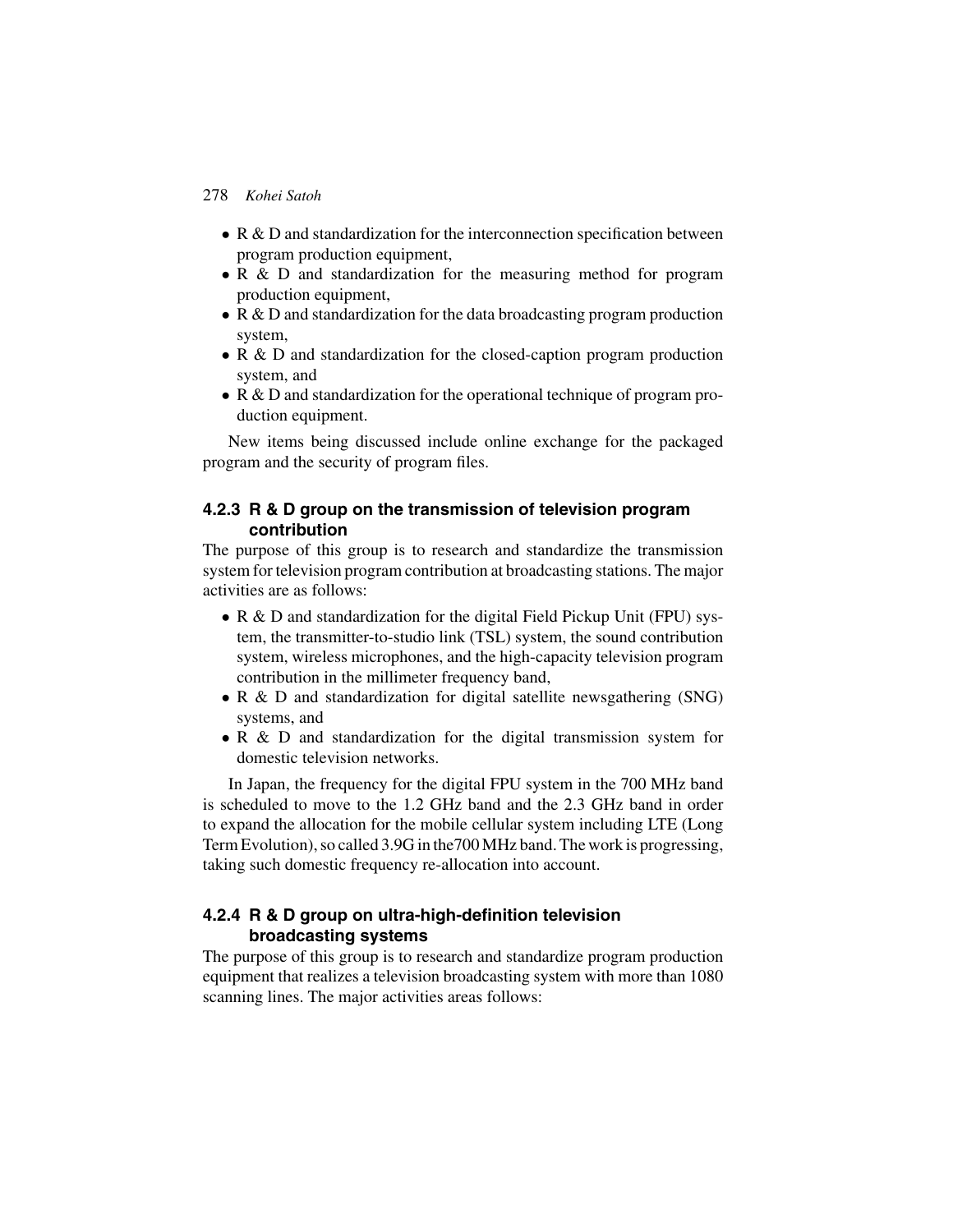- R & D and standardization for video systems,
- R & D and standardization for sound systems, and
- R & D and standardization for the interface between equipment.

The group has been contributing to the ITU-R in order to devise the ultrahigh-definition television (UHDTV) standards.

Considering, the progress in the ITU-R, the draft of the standard for a multichannel sound system that exceeds 5.1 surround channels is being prepared. The interface between the equipment will, based on video format specification, be standardized considering the trend in both the ITU-R and SMPTE.

In response to the establishment of the ITU-R Recommendation BT.2020, the group has researched and standardized the parameter values for UHDTV systems for production and international programme exchange, and then ARIB STD-B56 has been developed, choosing the parameters from the ITU-R Recommendation.

# **5 Overview of Advanced Wireless Communications Study Committee**

Advanced Wireless Communications Study Committee was established in April 2006, through the reorganization of IMT-2000 Study Committee that focused on IMT. The objectives of the Committee is to conduct technical studies and contribute to international standardization in the areas of advanced radio technologies including IMT.

The scope of the Committee has been broadened several times, taking into account the development of mobile communications technologies. Currently, it covers IMT, Broadband Wireless Access (BWA) systems, Mobile commerce, Machine-to-machine communications and other wireless technologies. The Committee consists of five Subcommittees, i.e. Mobile Partnership Subcommittee, Standardization Subcommittee, BWA Subcommittee, Mobile Commerce Subcommittee and Multimedia Mobile Access Communications (MMAC) systems Subcommittee.

## **5.1 Mobile Partnership Subcommittee**

The purpose of the group is to operate 3GPP, 3GPP2 and oneM2M as one of the Project Partner (Owner) and to facilitate ARIB member's activities in the Partnership Projects. The major activities are: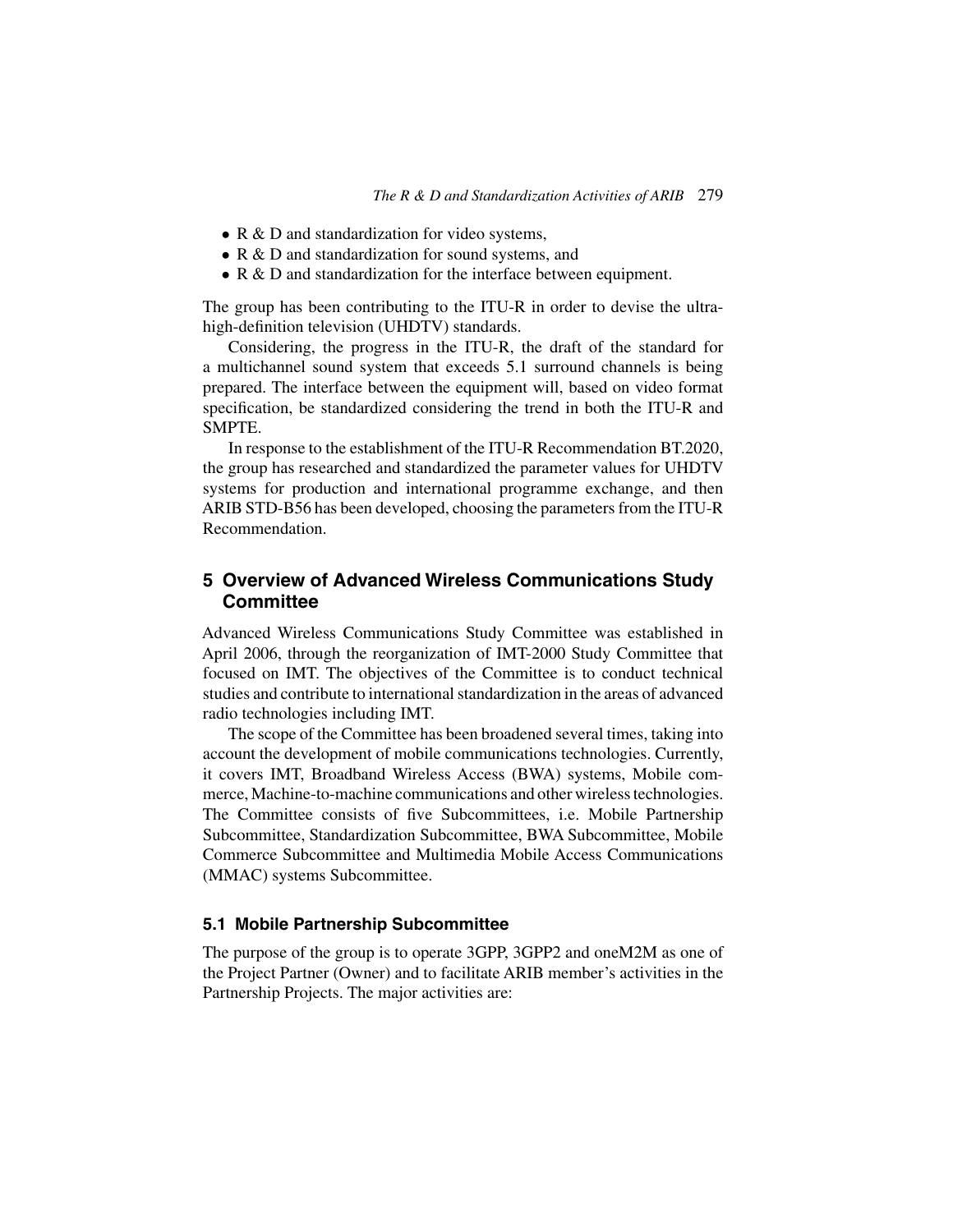- Participate in 3GPPs/oneM2M as one of Organizational Partners of the Projects,
- Information exchange on 3GPPs/oneM2M activities and members' support in the Partnership Projects,
- Prepare contributions to 3GPPs/oneM2M on national regulatory aspects and transpose 3GPPs/oneM2M specifications to ARIB standards, and
- Information exchange on OMA (Open Mobile Alliance) activities.

Under the subcommittee, there are four 3GPPs support working group (WG)s, 3GPP Meeting Invitation Group (Japanese Friends of 3GPP), oneM2M support WG, and SIG (Special Interest Group)-OMA. The current main activities of 3GPPs support WGs are information exchange on relevant 3GPPs groups as well as reflection of national regulatory matters such as new radio band class into the specifications.

3GPP Meeting Invitation Group plans and coordinates to host 3GPP meetings in Japan. As for oneM2M support WG, the current main task of the group is the refinement of details of the oneM2M Partnership Project through the discussion with other Partners. SIG-OMA conducts information exchanges on OMA activities to facilitate the activities of the members.

## **5.2 Standardization Subcommittee**

The purpose of this group is to conduct technical studies on future IMT (beyond what is studied in 3GPPs and IEEE) and to promote its international standardization through contributions to ITU and other activities. The major activities are the following:

- Study issues related to ITU-R WP5D and contribute to ITU-R WP5D,
- Cooperate and coordinate with related international/domestic bodies on IMT Standardization, and
- Prepare SDO contributions to ITU.

The main activity of this group is to study the ITU-R WP5D issues and contribute to national/international activities related with ITU-R WP5D. Collaboration Group (CG) under the Subcommittee conducts collaboration with external bodies, and its current main activity is collaboration with CCSA (China Communications Standards Association), TTA (Telecommunications Technology Association of Korea) on the issues of WP5D under the cooperation framework among 3 countries' SDO. At the each meeting among 3 SDOs, information and opinions has been exchanged, and the draft joint contributions for WP5D were often developed.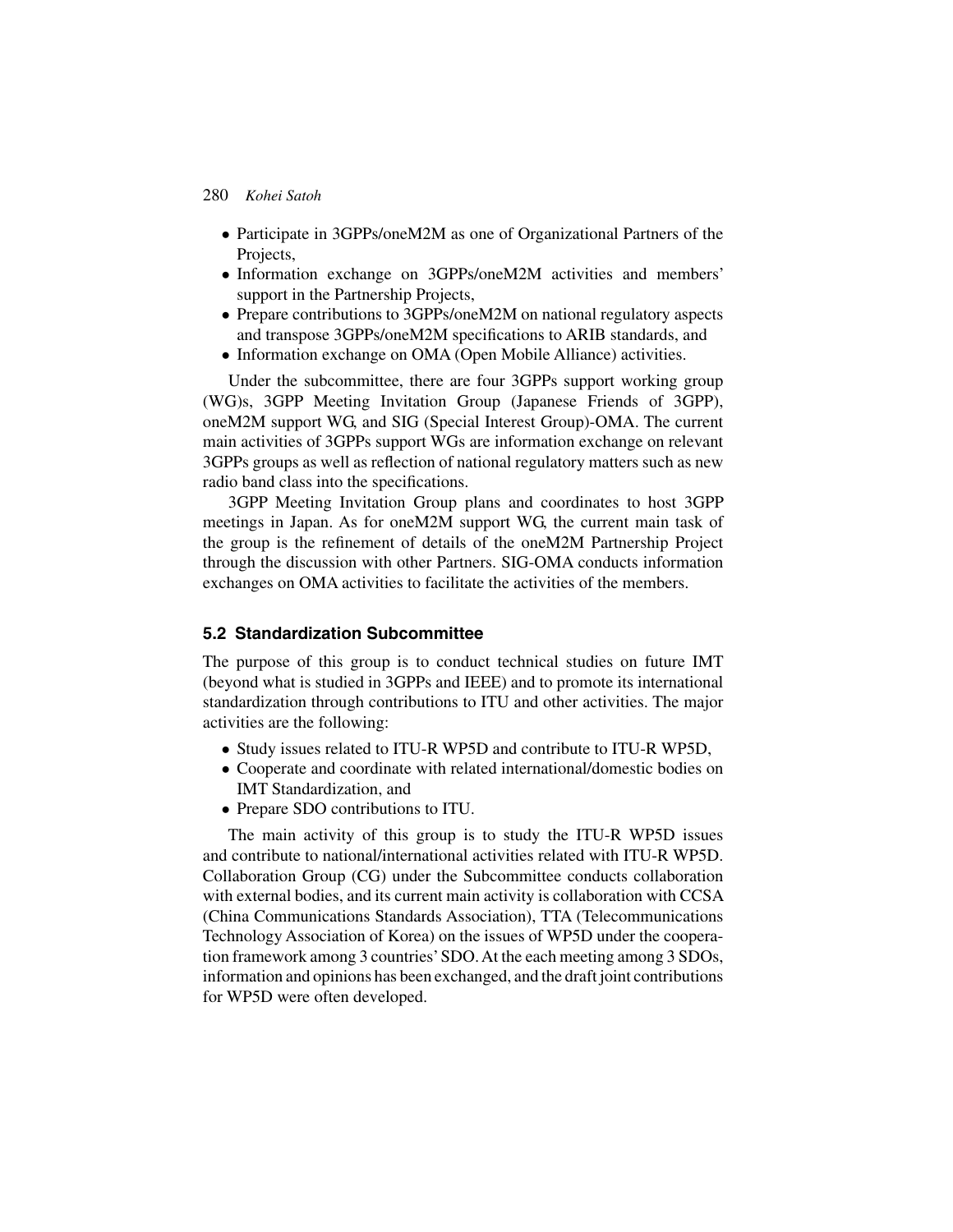#### **5.3 Broadband Wireless Access (BWA) Subcommittee**

The purpose of this group is to conduct technical studies on BWA systems and standardization of their specifications as ARIB standards. The major activities are:

- BWA systems in the 2.5 GHz band of which technical requirements have been studied by Information and Communications Council,
- Information exchange on IEEE, WiMAX Forum and XGP Forum activities, and
- Transpose IEEE/WiMAX Forum/XGP Forum specifications to ARIB standards.

BWA subcommittee consists of four working group (WG)s. They mainly assume a role in producing national standards for Mobile WiMAX, IEEE802.20 and eXtended Global Platform (XGP) referring to relevant international standards.

International Relations WG establishes coordination framework with relevant international standardization bodies.

WiMAX WG develops and maintain ARIB standard for Mobile WiMAX system and to liaise with relevant international standardization bodies.

802.20 WG develops and maintains ARIB standard for IEEE802.20 TDD Wideband and 625k-MC Modes and to liaise with relevant international standardization bodies.

XGP WG develops and maintains ARIB standard for XGP system and to liaise with relevant international standardization bodies.

#### **5.4 Mobile Commerce Subcommittee**

The purpose of this group is to promote the development and standardization of Mobile commerce and to contribute to the growth of mobile contents market. The current major activities are the following:

- Study possible methods to incorporate official personal identification into mobile phone,
- Identify issues on the access to electronic government from mobile phone and study their solutions, and
- Study payment applications, using NFC built-in mobile phone.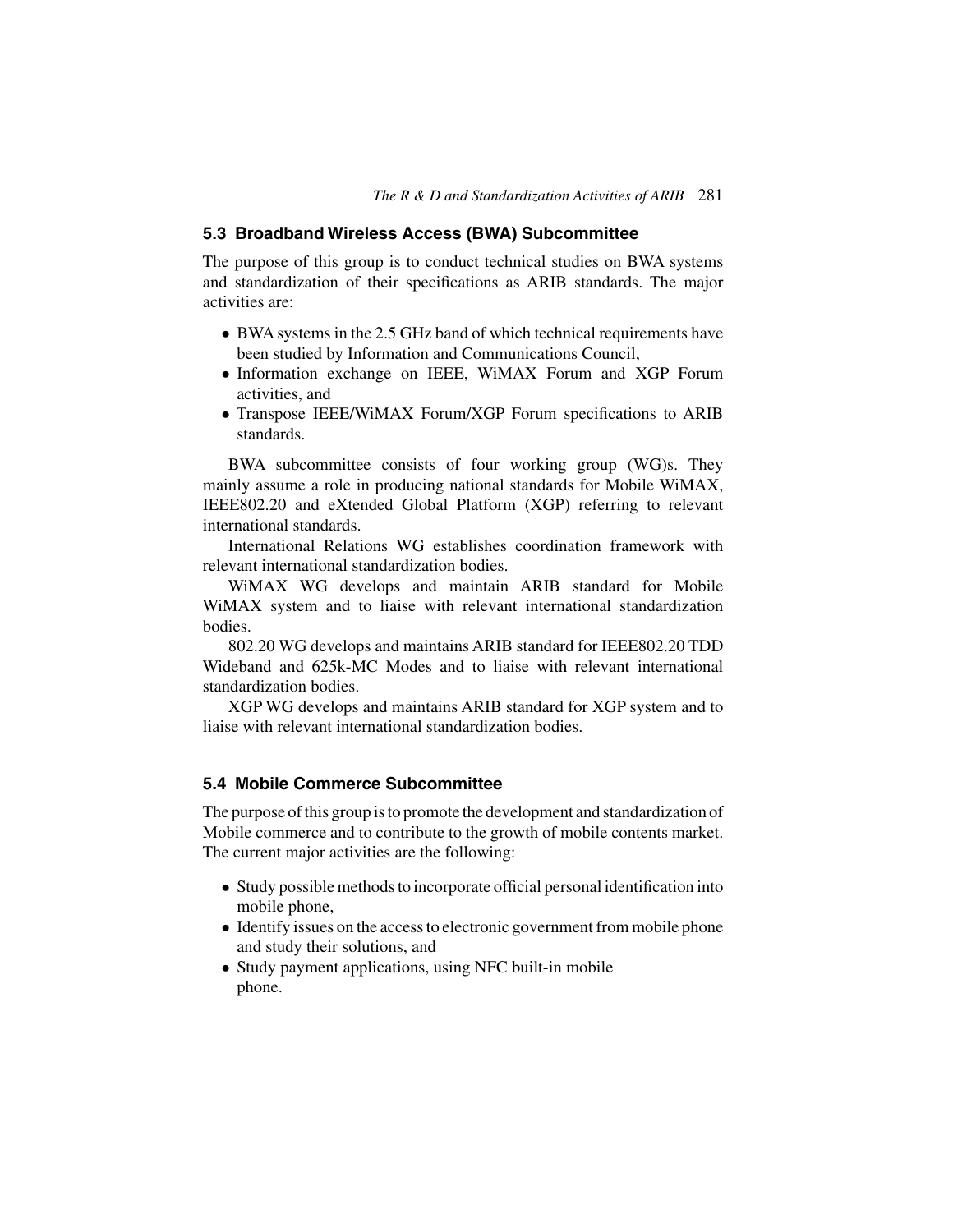#### **5.5 MMAC Systems Subcommittee**

The purpose of this group is to conduct technical studies on MMAC systems and standardize their specifications as ARIB standards. MMAC systems are portable Wireless Access System which can transmit ultra-high speed, high quality Multimedia Information using the SHF band  $(3 - 30$ GHz), the millimeter wave radio band  $(30 - 300$  GHz) and other band. The major activities are the following:

- Study on MMAC systems specifications,
- Information exchange and popularization activities related to MMAC systems, and
- Transpose IEEE specifications to ARIB standards.

MMAC systems subcommittee consists of three working group (WG)s. They mainly assume a role in producing national standards for IEEE802.11 and other original specification.

MMAC802.11 WG conducts study on the high throughput WLAN that are under development in IEEE 802.11, maintenance of ARIB STD-71, and drafting of its revision.

Ultra Wide Band (UWB) WG conducts experimental test of the propagation of UWB system considering real environments, exchange of information regarding the interference mitigation function among Asian country, maintenance of ARIB STD-91, and drafting of its revisions.

Wide Area Sensor Network (WASN) WG conducts study on WASN systems using many simple radio data terminals distributed over a wide area which perform data communications and information processing, study on specifications for WASN systems, and study on the mandatory requirements for government standards.

## **6 Collaboration with other SDOs**

ARIB conducts activities on the liaison, coordination and cooperation with the International Telecommunication Union (ITU) and foreign standards development organizations related to radio systems in the field of telecommunications and broadcasting and the dissemination of the radio systems that was developed as ARIB Standards to foreign countries.

Table 2 shows the cooperation agreement, etc. that currently ARIB has entered into with the foreign standards development organizations, etc.

CCSA: China Communications Standards Association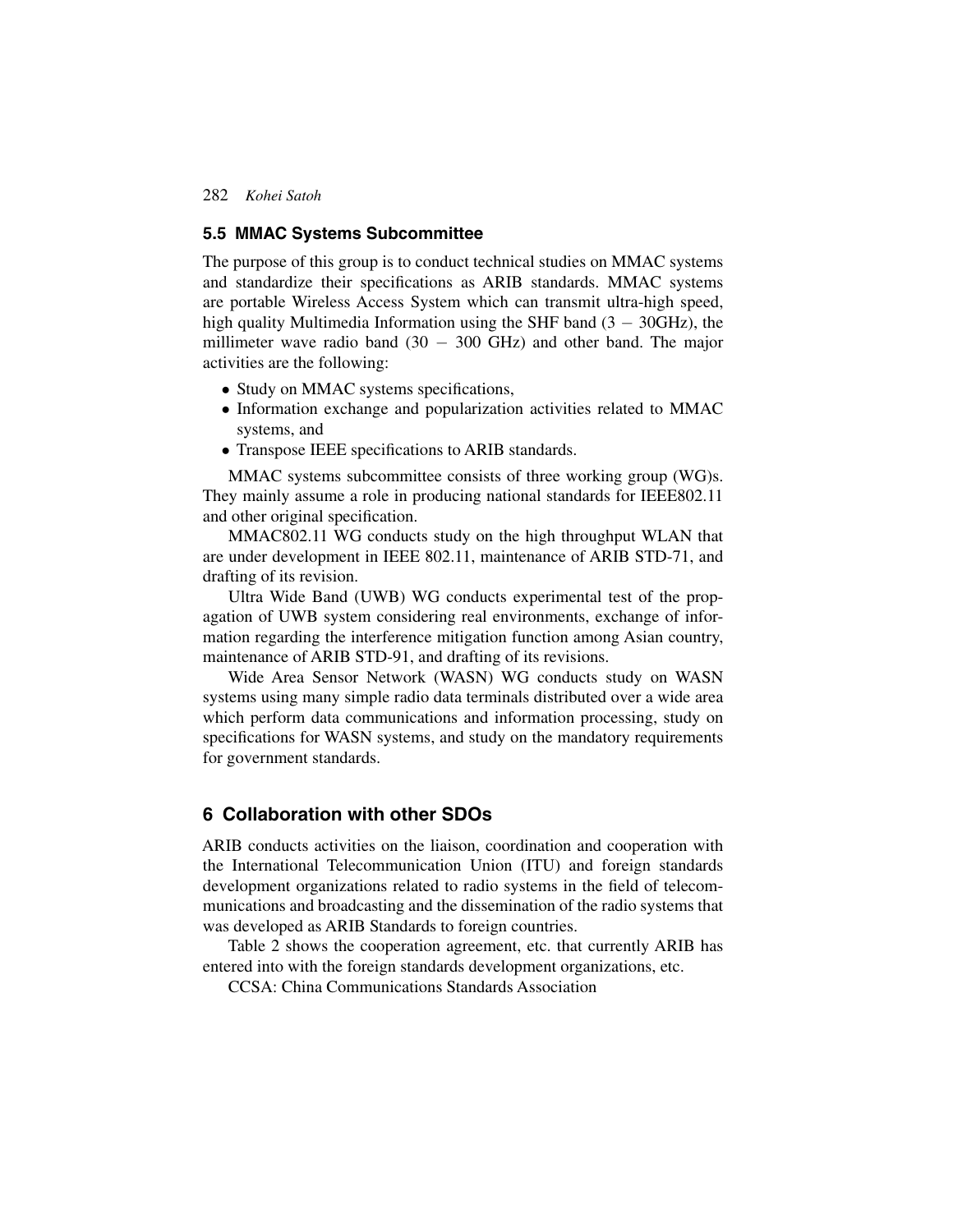| Organization          | Title                              | Date              |
|-----------------------|------------------------------------|-------------------|
| <b>TTA</b>            | Memorandum for mutual              | April 3, 1996     |
|                       | cooperation between ARIB and TTA   |                   |
| RAPA                  | Memorandum for mutual              | April 3, 1996     |
|                       | cooperation between ARIB and       |                   |
|                       | RAPA                               |                   |
| 3GPP                  | Third Generation Partnership       | December 4, 1998  |
|                       | Project Agreement                  |                   |
| 3GPP2                 | Third Generation Partnership       | January 27, 1999  |
|                       | Project Agreement for 3GPP2        |                   |
| CCSA, TTA, TTC        | Memorandum of Understanding for    | November 7, 2002  |
|                       | mutual cooperation among CCSA,     |                   |
|                       | ARIB, TTC and TTA                  |                   |
| <b>KORA</b>           | Memorandum of Understanding        | December 12, 2005 |
|                       | between KORA and ARIB              |                   |
| <b>SMPTE</b>          | Memorandum of Understanding        | February 14, 2007 |
|                       | between ARIB and SMPTE             |                   |
| ICU                   | Memorandum of Understanding        | June 23, 2009     |
|                       | between ARIB and ICU               |                   |
| GISFI                 | Letter of Intent between GISFI and | October 15, 2009  |
|                       | ARIB                               |                   |
| ITU, ARIB, CCSA, TTA, | Memorandum of Understanding        | July 6, 2011      |
| <b>TTC</b>            | between ITU, ARIB, CCSA, TTA       |                   |
|                       | and TTC                            |                   |
| <b>ETSI</b>           | Co-operation Agreement between     | November 1, 2011  |
|                       | ETSI and ARIB                      |                   |

**Table 2** List of cooperation agreement, etc. with ARIB

ETSI: European Telecommunications Standards Institute GISFI: Global ICT Standardization Forum for India ICU: Info communication Services Market Participants Union ITU: International Telecommunication Union KORA: Korea Radio Station Management Agency RAPA: Korea Radio Promotion Association SMPTE: Society of Motion Picture and Television Engineers TTA: Telecommunications Technology Association TTC: Telecommunication Technology Committee

# **7 Recent Achievement**

Recent achievement of ARIB includes the development of the following new ARIB STDs and TRs.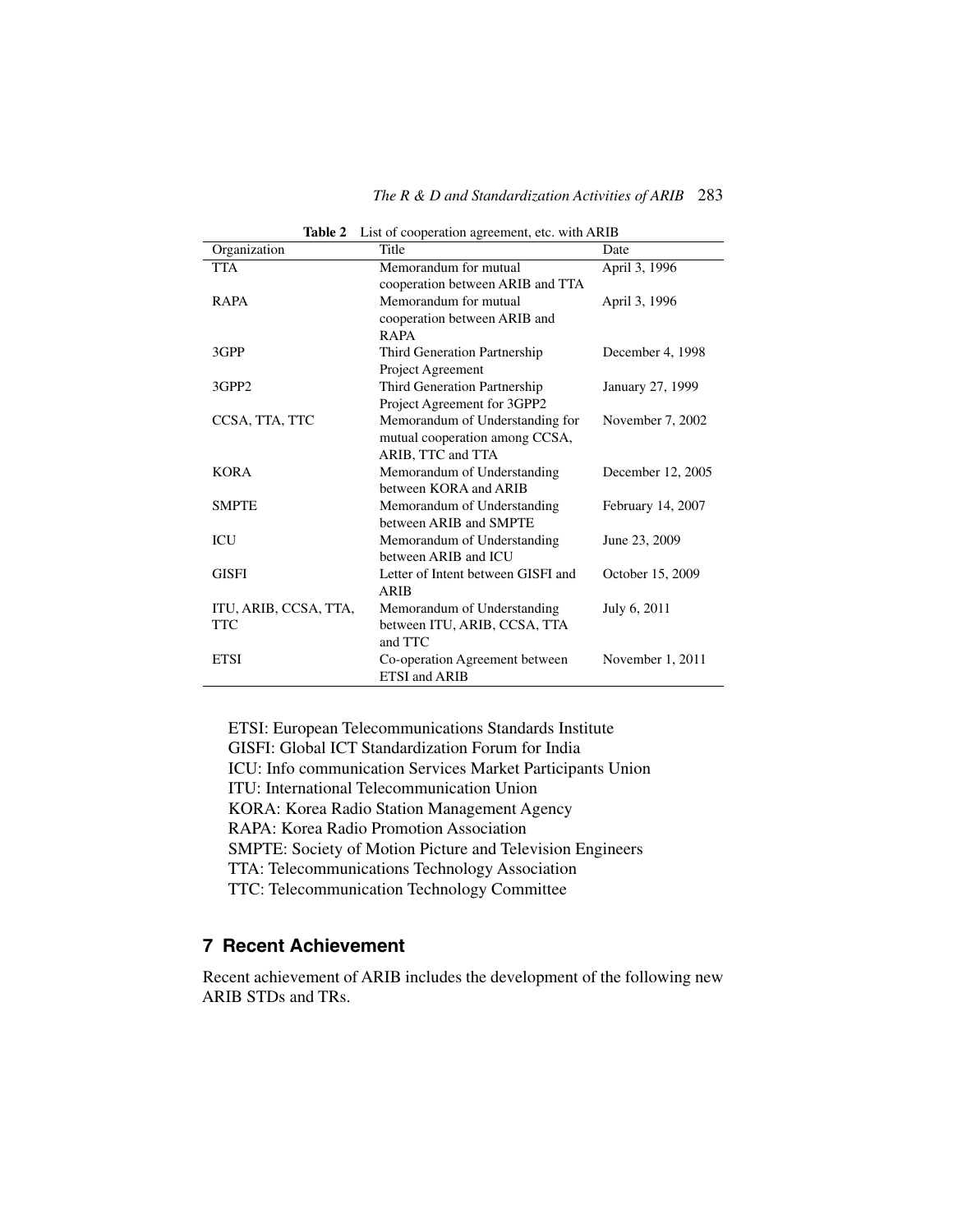### **7.1 Telecommunication Field**

- 1.2GHz TV Whitespace-Band Land Mobile Radio Station for Specified Radio Microphone (ARIB STD-T112)
- 79GHz Band High-Resolution Rader (ARIB STD-T111)
- DSRC Basic Application Interface (ARIB STD-T110, TR-T22)
- 700MHz Band Intelligent Transport Systems (ARIB STD-T109, TR-T20)
- 920MHz-Band Telemeter, Tele control and Data Transmission Radio Equipment (ARIB STD-T108)
- 920MHz-Band RFID Equipment for Specified Low Power Radio Station (ARIB STD-T107)
- 920MHz-Band RFID Equipment for Premises Radio Station (ARIB STD-T106)
- Wireless MAN-Advanced System (ARIB STD-T105)
- LTE-Advanced System (ARIB STD-T104)
- 200MHz-Band Broadband Wireless Communication Systems between Portable BS and MSs (ARIB STD-T103)

## **7.2 Broadcasting Field**

- UHDTV System Parameter for Program Production (ARIB STD-B56)
- Transmission System for the Area-limited Broadcasting (ARIB STD-B55, TR-B35)
- 4FSK Modulation Push-to-Talk Radio Communication Line for Broadcasting Operation (ARIB STD-B54)
- Receiver for Terrestrial Mobile Multimedia Broadcasting Based on Connected Segment Transmission (ARIB STD-B53, TR-B33 ISDB-Tmm)
- Operational Guidelines for Loudness of Digital Television Programs (ARIB TR-B32)

# **8 Conclusion**

With the rapid advances in digital technologies, radio systems in the field of telecommunications and broadcasting has become a fundamental infrastructure that supports economic activities and social lives as well as creates a new culture.

To make further advancement of radio systems effectively, international cooperation to establish unified international standards for radio systems should be important.